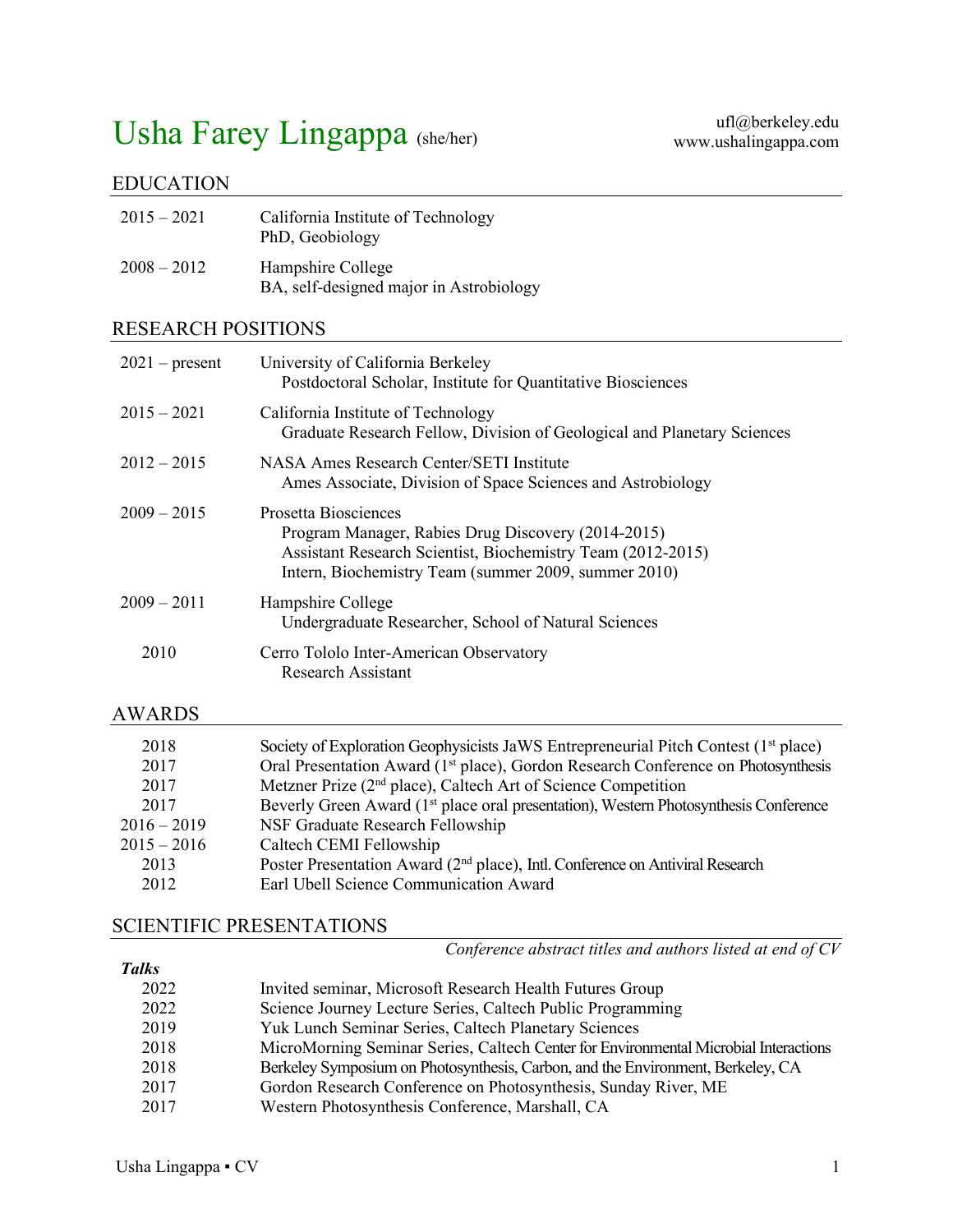| 2013           | Bay Area Symposium on Viruses, Berkeley, CA                                |
|----------------|----------------------------------------------------------------------------|
| <i>Posters</i> |                                                                            |
| 2019           | American Geophysical Union Fall Meeting, San Francisco, CA                 |
| 2019           | Workshop on Cyanobacteria, Boulder, CO                                     |
| 2018           | International Society on Photosynthesis Research Conference, Vancouver, BC |
| 2017           | Southern California Geobiology Symposium, Los Angeles, CA                  |
| 2016           | American Geophysical Union Fall Meeting, San Francisco, CA                 |
| 2013           | International Conference on Antiviral Research, San Francisco, CA          |
| 2012           | American Society for Cell Biology Meeting, San Francisco, CA               |
| 2010           | International Conference on Antiviral Research, San Francisco, CA          |

## FIELDWORK

| 2022             | Gill Tract Community Farm and UC Botanical Garden, CA, USA |
|------------------|------------------------------------------------------------|
| 2021             | Big Pine Key and Marquesas Keys, FL, USA                   |
| 2019             | Great Salt Lake, UT, USA                                   |
| 2019             | Et-then Group and Pethei Group, NWT, Canada                |
| 2017             | Transvaal Supergroup, NC, South Africa                     |
| 2017             | Black Point Lava Flow, AZ, USA                             |
| 2017             | Chapin Wash Formation and Pinal Creek, AZ, USA             |
| 2016, 17, 18, 19 | Little Ambergris Cay, Turks and Caicos Islands             |
| 2016             | Van Horn Formation, TX, USA                                |
| 2016             | Little Hot Creek, CA, USA                                  |
| 2011, 2013       | Mars Desert Research Station, UT, USA                      |
| 2010             | San Pedro de Atacama, Chile                                |
| 2009, 16, 17, 18 | Death Valley, CA, USA                                      |
|                  |                                                            |

# ART EXHIBITIONS

| 2020 | Contributor to <i>Incendiary Traces</i> by Hillary Mushkin<br>Prepared for COLA exhibition, LA Municipal Art Gallery (2020, cancelled due to covid)<br>Included in <i>Plein Air</i> , MoCA Tucson (2022) |
|------|----------------------------------------------------------------------------------------------------------------------------------------------------------------------------------------------------------|
| 2017 | Contributor to Art of Science, Red Door Café, Caltech, Pasadena CA<br>also shown at the Armory Center for the Arts, Pasadena, CA                                                                         |
| 2016 | Blueshift, PRACTICE Gallery, Philadelphia, PA (collaboration with Ian Etter)                                                                                                                             |
| 2012 | <i>That's Life</i> , Centrum Gallery, Hampshire College, Amherst, MA (collaboration)<br>with Casey Andrews)                                                                                              |

## OTHER OUTREACH & SCI COMM

| [in production]  | Featured scientist, BBC Earth/NOVA documentary series                                                                                                 |
|------------------|-------------------------------------------------------------------------------------------------------------------------------------------------------|
| $2018 - 2021$    | Caltech Letters (online publication, www.caltechletters.org)<br>Graphics Director $(2019 - 2021)$<br>Staff Artist $(2018 - 2021)$                     |
| $2012 - 2016$    | Science illustrator, Institute for Science and Interdisciplinary Studies                                                                              |
| $2010$ – present | Volunteer for various science outreach events/enrichment programs/schools<br>Including with: TechBoston Academy, El Cerrito High School, Gateway High |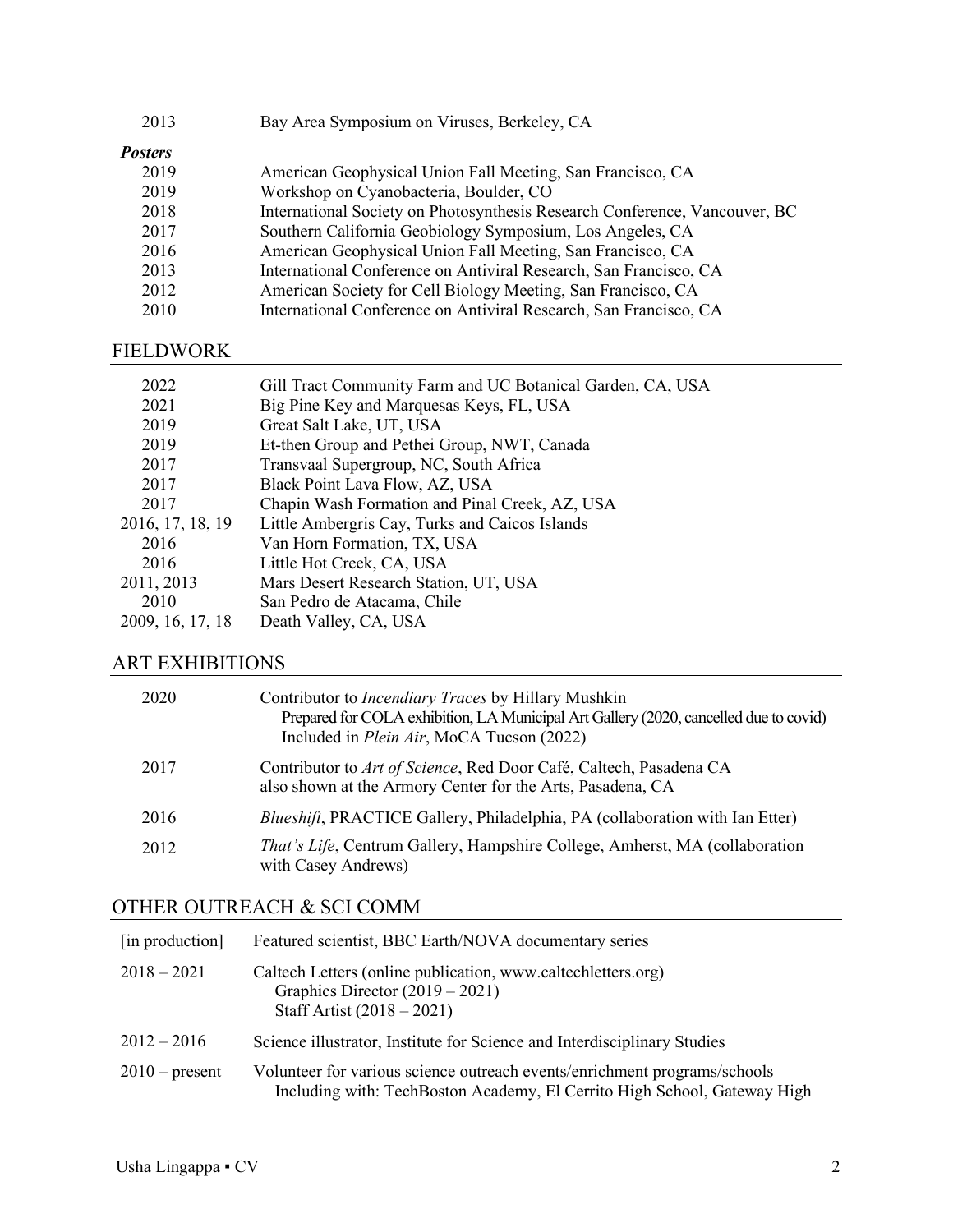School, Hamilton Elementary School, Muir High School, Blair High School, ACE Middle School, Nava Elementary School, Techbridge, NexGeneGirls, NASA ARC Women's Influence Network, SETI Institute.

#### TEACHING & MENTORSHIP

| $2017 - 2019$ | Research mentor, Caltech<br>• Summer 2019: Joshua Phelan, undergraduate from CSU Fullerton<br>• Summer 2018: Jenny Ji, high school student from Troy Tech<br>• Summer 2017: Kabir Mohammed, undergraduate from Caltech<br>• 2 <sup>nd</sup> place, Vodopia-Hasson poster competition |
|---------------|--------------------------------------------------------------------------------------------------------------------------------------------------------------------------------------------------------------------------------------------------------------------------------------|
| $2016 - 2020$ | Teaching assistant, Caltech<br>• Ge197: Special topics in Geobiology: Photosynthesis<br>• Ge11b/Ge104: Earth and the Biosphere/Introduction to Geobiology                                                                                                                            |
| $2014 - 2015$ | Girlz Climb On mentor, Girl Ventures                                                                                                                                                                                                                                                 |
| $2010 - 2012$ | Teaching assistant, Hampshire College<br>• NS-212: Organic Chemistry I<br>• NS-257: Astrobiology<br>• NS-227: Life on Mars<br>• NS-101: Gene Cloning (molecular biology bootcamp)<br>• NS-204: Physics I                                                                             |

#### ACADEMIC SERVICE

| 2021                             | Peer reviewer, Earth and Planetary Science Letters                                                                                   |
|----------------------------------|--------------------------------------------------------------------------------------------------------------------------------------|
| 2016, 2019                       | Organizer and Session Chair, Southern California Geobiology Symposium, Caltech                                                       |
| $2017 - 2018$                    | Organizer, Geoclub Seminar Series, Caltech                                                                                           |
| $2009 - 2010$ ,<br>$2011 - 2012$ | Voting student rep, School of Natural Science Faculty Meetings, Hampshire College                                                    |
| $2008 - 2010$                    | Community Council Subcommittee for Public Health and Safety, Hampshire College<br>Co-Chair $(2009 - 2010)$<br>Member $(2008 - 2009)$ |

#### PATENTS

Trower, E J, **U F Lingappa**, J P Grotzinger, W W Fischer. "Microabrasive compositions containing ooids." US Patent US10407601 (2018).

#### PUBLICATIONS \*equal contribution

**Lingappa, U F**, N T Stein, K S Metcalfe, T M Present, V J Orphan, A H Knoll, J P Grotzinger, E J Trower\*, M L Gomes\*, W W Fischer\*. "Early impacts of climate change on a coastal marine microbial mat ecosystem." *Science Advances* 8:eabm7826 (2022).

Yu, H, G L Chadwick, **U F Lingappa**, J R Leadbetter. "Comparative studies on cultivated and uncultivated, freshwater and marine "Ca. Manganitrophaceae" genomes implicates their worldwide reach in manganese chemolithoautotrophy." *mBio* e0342121 (2022).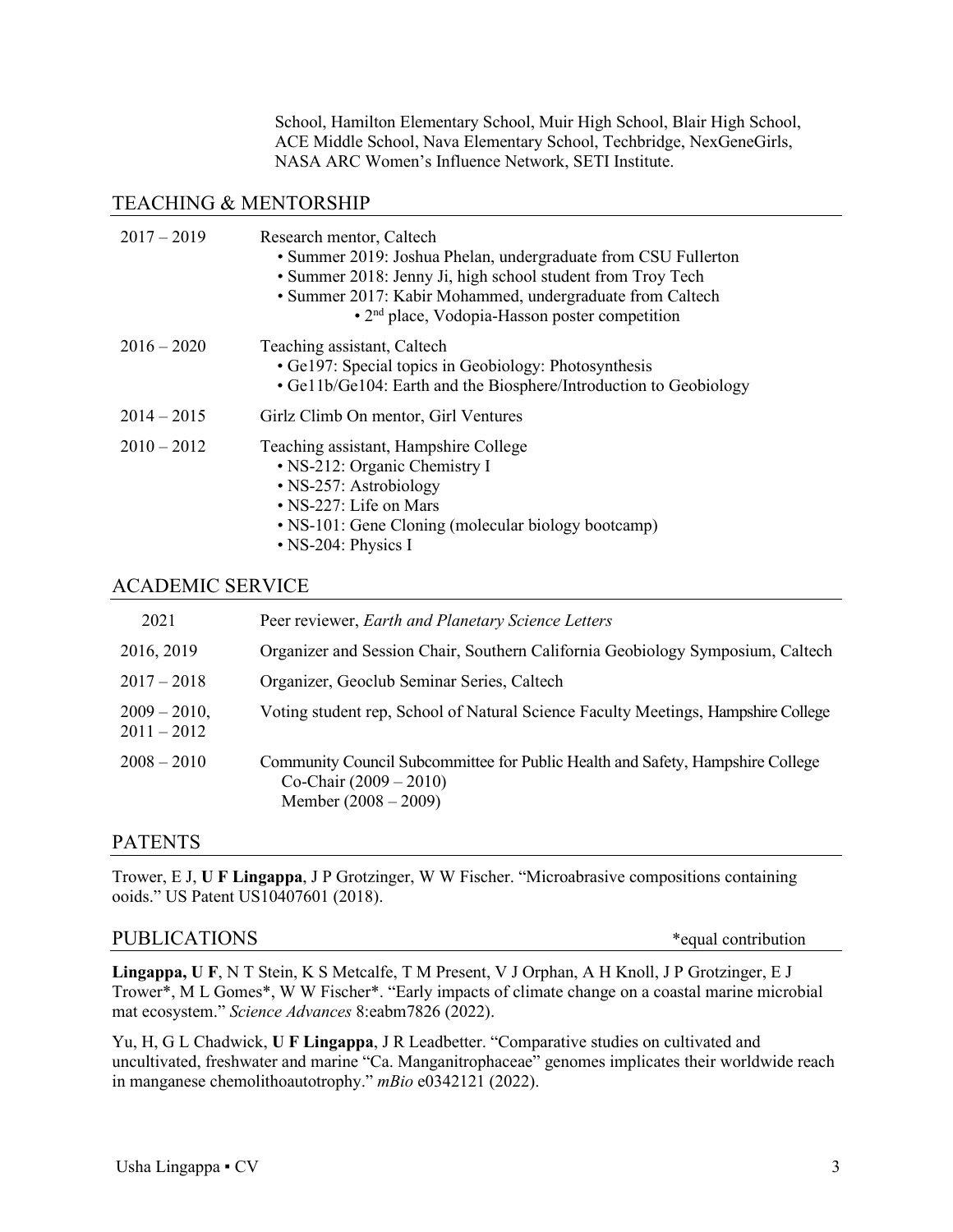Kim, B\*, **U F Lingappa**\*, J S Magyar, D R Monteverde, J S Valentine, W W Fischer, J Cho. "Challenges of measuring soluble Mn(III) in natural samples." *Molecules* 27:1661 (2022).

**Lingappa, U F**, C M Yeager, A Sharma, N L Lanza, D P Morales, G Xie, A D Atencio, G L Chadwick, D R Monteverde, J S Magyar, S M Webb, J S Valentine, B M Hoffman, W W Fischer. "An ecophysiological explanation for manganese enrichment in rock varnish." *Proceedings of the National Academy of Sciences* 118(25):e2025188118 (2021).

Douglas, M M, **U F Lingappa**, M P Lamb, J C Rowland, A J West, G Li, P C Kemeny, A J Chadwick, A Piliouras, J Schwenk, W W Fischer. "Impact of river channel lateral migration on microbial communities across a discontinuous permafrost floodplain." *Applied and Environmental Microbiology* 01339-21 (2021).

Present, T M, M L Gomes, E J Trower, N T Stein, **U F Lingappa**, J Naviaux, M T Thorpe, M D Cantine, W W Fischer, A H Knoll, J P Grotzinger. "Non-lithifying microbial ecosystem dissolves peritidal lime sand." *Nature Communications* 12:3037 (2021).

Liu, Y, W W Fischer, C Ma, Y Guan, J R Beckett, O Tschauner, Y Guan, **U F Lingappa**, S M Webb, V B Prakapenka, N L Lanza, C B Agee. "Manganese oxides in Martian meteorites Northwest Africa (NWA) 7034 and 7533." *Icarus* 364:114471 (2021).

Ward, L M, **U F Lingappa**, J Grotzinger, W Fischer. "Microbial mats in the Turks and Caicos Islands reveal diversity and evolution of phototrophy in the Chloroflexota order Aggregatilineales." *Environmental Microbiome* 15:9 (2020).

Smith, B P, M Ingalls, E J Trower, **U F Lingappa**, T M Present, J S Magyar, W W Fischer. "Physical Controls on Carbonate Intraclasts: Modern Flat Pebbles from Great Salt Lake, Utah." *Journal of Geophysical Research: Earth Surface* 125:e2020JF005733 (2020).

Gomes, M, L A Reidman, S O'Reilly, **U F Lingappa**, K Metcalfe, D A Fike, J P Grotzinger, W W Fischer, A H Knoll. "Taphonomy of biosignatures in microbial mats on Little Ambergris Cay, Turks and Caicos Islands." *Frontiers in Earth Science* 8:576712 (2020).

**Lingappa, U F**, D Monteverde, J Magyar, J S Valentine, W W Fischer. "How manganese empowered life with dioxygen (and vice versa)." *Free Radical Biology and Medicine* 140:113-125 (2019).

• Featured on NASA Astrobiology Portal, April 2019. [https://astrobiology.nasa.gov/news/howmanganese-played-a-pivotal-role-in-photosynthesis-and-oxidation-protection/]

**Lingappa, U F**, W W Fischer. "Oxygenic Photosynthesis." Entry in: Gargaud M et al. (eds) *Encyclopedia of Astrobiology*. Springer, Berlin, Heidelberg (2019).

Trower, E J, M Cantine, M Gomes, **U F Lingappa**, S O'Reilly, T M Present, N Stein, J V Strauss, M P Lamb, J P Grotzinger, A H Knoll, W W Fischer. "Active ooid growth driven by sediment transport in a high energy shoal, Little Ambergris Cay, Turks and Caicos Islands." *Journal of Sedimentary Research* 88(9):1132-1151 (2018).

**Lingappa, U F**\*, X Wu\*, A Macieik, S F Yu, A Atuegbu, J Francis, C Nichols, A Calayag, H Shi, J A Ellison, E K T Harrell, V Asundi, J R Lingappa, M D Prasad, W I Lipkin, D Dey, C R Hurt, V R Lingappa, W J Hansen, C E Rupprecht. 2013. "Host-rabies virus protein-protein interactions as druggable antiviral targets." *Proceedings of the National Academy of Sciences* 110(10):E861-868 (2013).

• Featured in *Cell* Select Leading Edge, May 2013. [https://www.cell.com/cell/pdf/S0092- 8674(13)00515-1.pdf]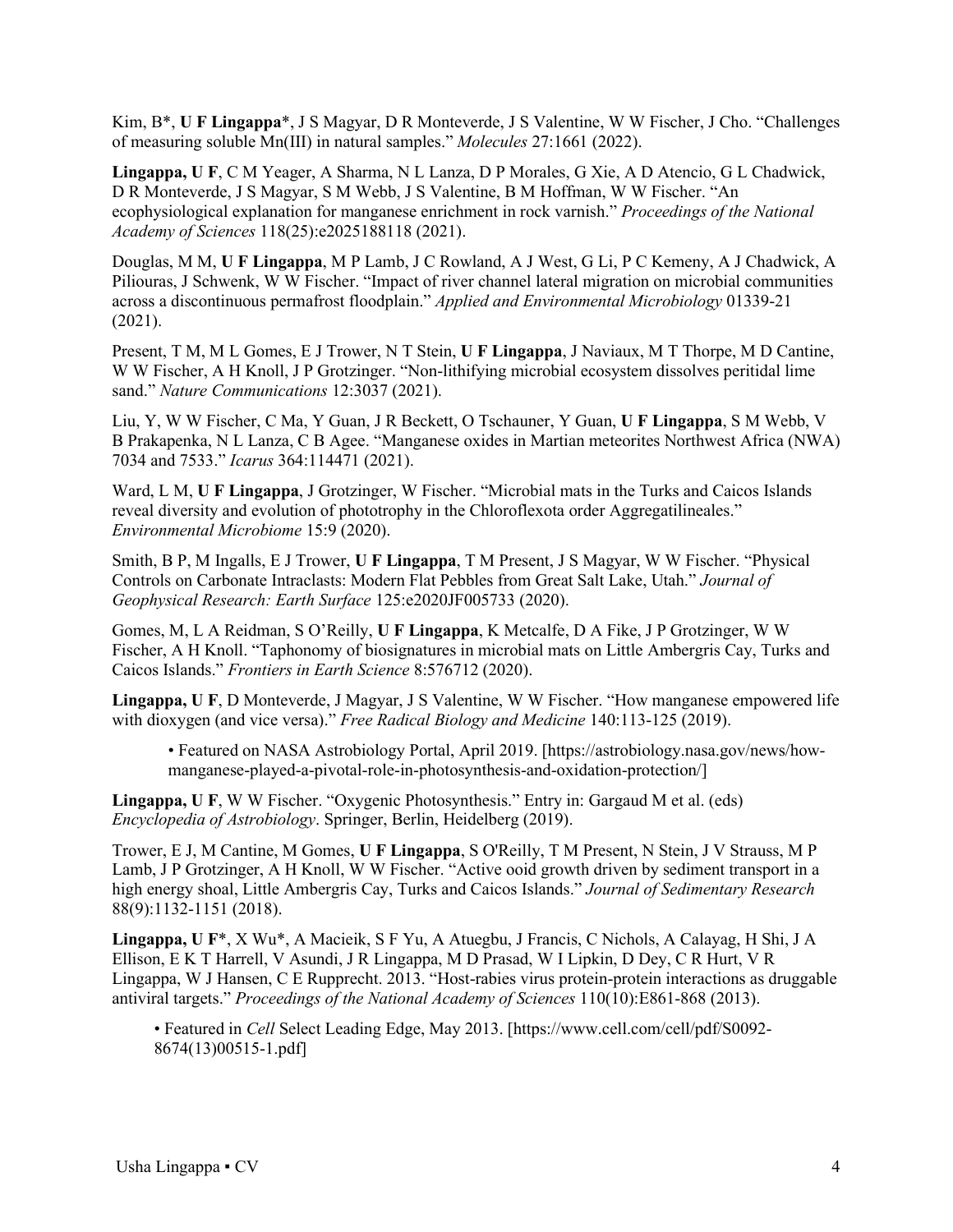#### CONFERENCE ABSTRACTS

Present, T, **U Lingappa**, M Ingalls, J Grotzinger. "Recognition of Paleoproterozoic alkaline environments." Simons Collaboration on the Origins of Life Annual Symposium, online, 2020.

Gomes, M, C Howard, E J Trower, E C Sibert, T M Present, **U Lingappa**. "Carbon isotope signatures in microbial mat carbonates how do different carbonate components record information about local versus global carbon cycling?" GSA connects online, 2020.

**Lingappa, U F,** W W Fischer, E J Trower. "Ecophysiology of ooid microborings excavated by endolithic Cyanobacteria." AGU fall meeting, 2019.

Trower, E, T Mahseredjian, I Overeem, M Gomes, C Howard, **U Lingappa**, T Present, E Sibert. "Grain-Trapping by Microbial Mats— A Key Mechanism of Sediment Accumulation in Mangroves?" AGU fall meeting, 2019.

Magyar, J, **U Lingappa**, D Monteverde, J Valentine, A Sharma, B Hoffman, W Fischer. "Cyanobacterial Mn(II) as Defense Against Oxidative Stress." Goldschmidt, 2019.

Marti-Arbona, R, N Lanza, M Teshima, **U Lingappa**, W Fischer, C Yeager. "Rock Varnish: Implications for Biosignatures on Mars." Goldschmidt, 2019.

Lanza, N L, W W Fischer, C Yeager, **U Lingappa**, A M Ollila, P J Gasda, S N Lamm, M Salvatore, S M Clegg, R C Wiens. "Targeting Manganese Minerals on Mars as Potential Biosignatures." Mars Extant Life, 2019.

Yeager, C, N Lanza, R Marti-Arbona, M Teshima, **U Lingappa**, W Fischer. "Terrestrial Rock Varnish: Implications for Biosignatures on Mars." Mars Extant Life, 2019.

Fischer, W, **U Lingappa**, E Trower, J Magyar, S Slotznick, J Johnson, S Webb, C Ma, Y Guan, B Rasmussen, Y Liu. "Chemical Imaging Approaches to Untangle Depositional and Post-Depositional Processes in Ancient Rocks on Earth and Mars." Goldschmidt, 2018.

**Lingappa, U**, W Fischer, N Lanza, J Challacome, C Yeager. "Microbial inhabitants of rock varnish: visitors or niche specialists." Goldschmidt, 2018.

Magyar, J, **U Lingappa**, D Monteverde, J Valentine, W Fischer. "Manganese Speciation in Modern Cyanobacteria and its Relationship to the Evolution of Photosynthesis." Goldschmidt, 2018.

**Lingappa, U**, H Johnson, J Hemp, J Magyar, D Monteverde, J Valentine, W Fischer. "Manganese oxidation by Cyanobacteria and the evolution of photosystem II." International Society of Photosynthesis Research Conference on Microbial Photosynthesis, 2018.

Hemp, J, R Soo, P Shih, L Ward, **U Lingappa**, L Pace, P Hugenholtz, W Fischer. "Evolution of photosynthesis." International Symposium on Photosynthetic Prokaryotes, 2018.

Trower, E, M Cantine, M Gomes, **U F Lingappa**, S O'Reilly, T M Present, N Stein, J V Strauss, M P Lamb, J P Grotzinger, A H Knoll, W W Fischer. "Physical, Chemical, and Microbial Controls on Growth and Degradation of Ooids on Ambergris Shoal, Little Ambergris Cay, Turks and Caicos Islands, British Overseas Territories." AAPG annual meeting, 2018.

Grotzinger, J, M Gomes, **U Lingappa**, N Stein, E Trower, J Alleon, A M Bahniuk, M Cantine, H Grotzinger, K Metcalfe, D K Morris, S O'Reilly, E Orzechowski, D Quinn, C Sanders, E Sibert, J Strauss, M Tarika, M Thorpe, W Fischer, A Knoll. "Diverse and Spatially Extensive Microbial Mat and Ooid Sand Depositional System, Little Ambergris Cay, Turks and Caicos Islands." AAPG annual meeting, 2018.

Present, T M, E Trower, M Gomes, **U Lingappa**, N Stein, M Thorpe, M Tarika, J Alleon, A M Bahniuk, D K Morris, E Orzechowski, C Sanders, E Sibert, W Fischer, A Knoll, J Grotzinger. "Sedimentology and Geochemistry of Ooid Sands Buried Beneath Microbial Mats, Little Ambergris Cay, Turks and Caicos Islands." AAPG annual meeting, 2018.

Stein, N, D Quinn, J Grotzinger, W Fischer, B Ehlmann, M Gomes, A Hayden, **U Lingappa**, A Knoll, E Trower. "Distribution of and Environmental Impacts on Microbial Mat Ecosystems of Little Ambergris Cay, Turks and Caicos." AAPG annual meeting, 2018.

**Lingappa, U**, M Gomes, K Metcalfe, L Riedman, S O'Reilly, N Stein, E Trower, T M Present, W Fischer, A Knoll, J Grotzinger. "Ecology and Biogeochemistry of Microbial Mats on Little Ambergris Cay." AAPG annual meeting, 2018.

Magyar, J, **U Lingappa**, W Fischer. "Insights into Ancient Manganese Biogeochemistry from Studies of Modern Photosystem II." Gordon Research Conference on Metals in Biology, 2018.

Stein, N, J P Grotzinger, A Hayden, D P Quinn, L Trower, **U Lingappa**, T M Present, M Gomes, E A Orzechowski, W W Fischer. "Impact of Hurricane Irma on Little Ambergris Cay, Turks and Caicos." AGU fall meeting, 2017.

Liu, Y, C Ma, Y Guan, J R Beckett, **U F Lingappa**, S M Webb, W W Fischer, A Allwood. "Diverse fluid activities on Mars: Zn-bearing silicate and oxide in Martian breccia meteorite Northwest Africa (NWA) 7533." LPSC, 2017.